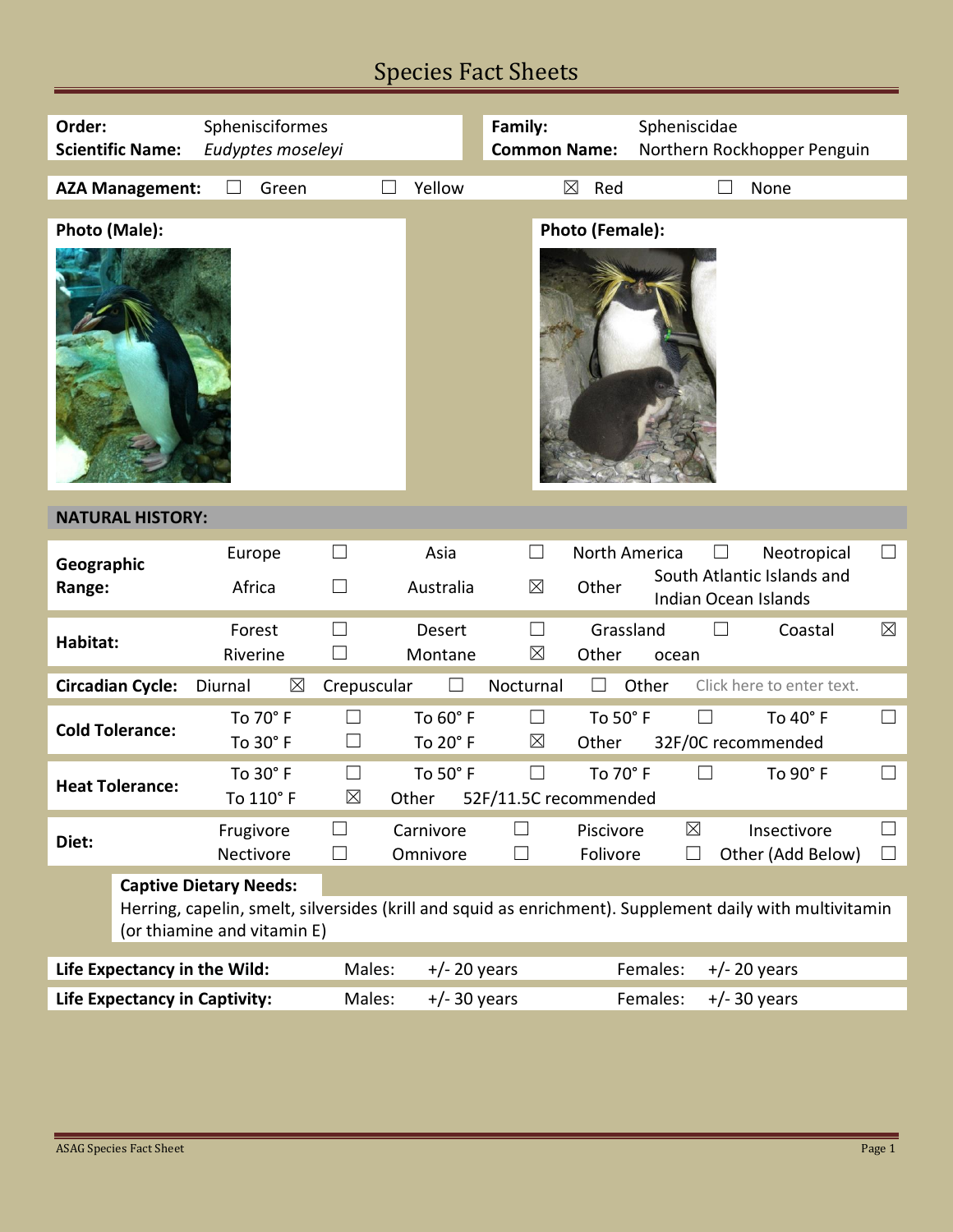# Species Fact Sheets

| <b>BREEDING INFORMATION:</b>                                                                                                                                                                                                                                                                             |                       |                                                                                                                                                                                                                                                                                                                              |                                                                     |  |  |  |  |  |  |
|----------------------------------------------------------------------------------------------------------------------------------------------------------------------------------------------------------------------------------------------------------------------------------------------------------|-----------------------|------------------------------------------------------------------------------------------------------------------------------------------------------------------------------------------------------------------------------------------------------------------------------------------------------------------------------|---------------------------------------------------------------------|--|--|--|--|--|--|
| <b>Age at Sexual Maturity:</b>                                                                                                                                                                                                                                                                           | Males:                | 4-5 years                                                                                                                                                                                                                                                                                                                    | Females:<br>4-5 years                                               |  |  |  |  |  |  |
| <b>Courtship Displays:</b>                                                                                                                                                                                                                                                                               |                       | Ecstatic display with loud braying duets, head shaking from side to side and<br>raised flippers. Birds also bow to and preen one another.                                                                                                                                                                                    |                                                                     |  |  |  |  |  |  |
| <b>Nest Site Description:</b>                                                                                                                                                                                                                                                                            |                       | Small round nests built on rocky slopes and cliffs, open boulder beaches and<br>high stands of tussock grass. Materials used range from pebbles, feathers,<br>sticks and grass. In zoos they nest on shallow tubs and depressions/crevices<br>lined with river rocks.                                                        |                                                                     |  |  |  |  |  |  |
| <b>Clutch Size, Egg Description:</b>                                                                                                                                                                                                                                                                     |                       | 2 dimorphic eggs (egg A smaller then egg B), laid 3-5 days apart. Parental<br>investment is focused on egg B, which hatches before egg A.                                                                                                                                                                                    |                                                                     |  |  |  |  |  |  |
| <b>Incubation Period:</b><br>32-36 days                                                                                                                                                                                                                                                                  |                       |                                                                                                                                                                                                                                                                                                                              | <b>Fledgling Period:</b><br>50-70 days                              |  |  |  |  |  |  |
| <b>Parental Care:</b><br>Both sire and dam share incubating the egg, brooding and feeding the chick                                                                                                                                                                                                      |                       |                                                                                                                                                                                                                                                                                                                              |                                                                     |  |  |  |  |  |  |
| Chicks are cared for both parents until fledging time.<br><b>Chick Development:</b>                                                                                                                                                                                                                      |                       |                                                                                                                                                                                                                                                                                                                              |                                                                     |  |  |  |  |  |  |
| <b>CAPTIVE HABITAT INFORMATION:</b>                                                                                                                                                                                                                                                                      |                       |                                                                                                                                                                                                                                                                                                                              |                                                                     |  |  |  |  |  |  |
| <b>Social Structure in the Wild:</b><br>Colonial                                                                                                                                                                                                                                                         |                       |                                                                                                                                                                                                                                                                                                                              |                                                                     |  |  |  |  |  |  |
| <b>Social Structure in Captivity:</b><br>Colonial                                                                                                                                                                                                                                                        |                       |                                                                                                                                                                                                                                                                                                                              |                                                                     |  |  |  |  |  |  |
| <b>Minimum Group Size:</b><br>ratio                                                                                                                                                                                                                                                                      | 10; Close or even sex |                                                                                                                                                                                                                                                                                                                              | Limited by the size of<br><b>Maximum Group Size:</b><br>the exhibit |  |  |  |  |  |  |
| Compatible in<br><b>Mixed Species Exhibits:</b>                                                                                                                                                                                                                                                          | Yes                   | <b>Comments:</b>                                                                                                                                                                                                                                                                                                             | Commonly housed with sub-Antarctic species of<br>penguins           |  |  |  |  |  |  |
| Exhibit should provide adequate space for natural behaviors such as breeding, nest<br><b>Optimal Habitat Size:</b><br>building, foraging and swimming for all the species housed together. Quarantine<br>and holding areas should be available. See the Penguin Care Manual for detailed<br>information. |                       |                                                                                                                                                                                                                                                                                                                              |                                                                     |  |  |  |  |  |  |
| <b>Management Challenges:</b>                                                                                                                                                                                                                                                                            |                       | Aspergillosis is a fungal infection observed in penguins. Good air/water quality<br>and temperature, together with routine disinfection should be maintained.<br>Pododermatitis is also a common health issue and can be alleviated with<br>appropriate substrate and cleaning routine. See the PCM for further information. |                                                                     |  |  |  |  |  |  |